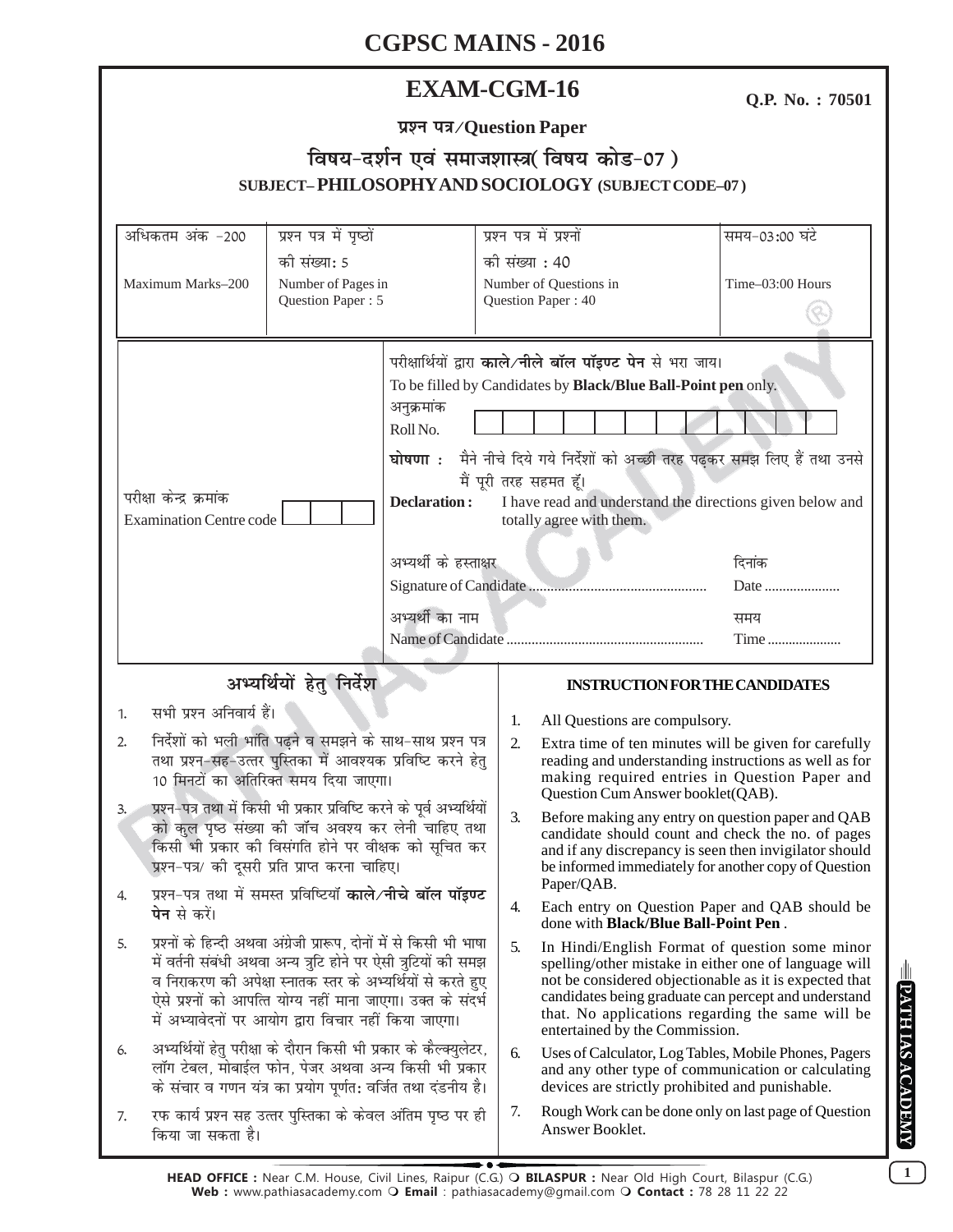#### **भाग - 1**

### **SECTION - 1**

## **( उत्तर की शब्द सीमा - 30, अंक - 02)**

| भाग - 1  |                                                                            |
|----------|----------------------------------------------------------------------------|
| 1.       | प्रारब्ध कर्म किसे कहते हैं ? क्या इसको नष्ट किया जा सकता है ?             |
|          | What is called Prarabdh-Karma? Can it be destroyed?                        |
| 2.       | योग दर्शन के अनुसार 'नियम' क्या है ?                                       |
|          | What are the 'Niyamas' as per Yoga philosophy?                             |
| 3.       | भारतीय दर्शन में षड़दर्शन से क्या तात्पर्य है ?                            |
|          | What is meant by six fold schools of Indian Philosophy?                    |
| 4.       | धर्म एवं धर्म-दर्शन के बीच मुख्य अंतर क्या है ?                            |
|          | What are the main differences between Religion and philosophy of Religion. |
| भाग - 2  |                                                                            |
| 1.       | सामाजिक संस्था क्या है ?  यह समिति से किस प्रकार भिन्न है ?                |
|          | What is social institution? How it differs from association?               |
| 2.       | सामाजिक समूह निर्धारण के आधार बताइए।                                       |
|          | Elaborate the bases of social group formation.                             |
| 3.       | जाति एवं वर्ग में अन्तर बताइए।                                             |
|          | Differentiate between caste and class.                                     |
| 4.       | सामाजिक प्रक्रिया के आवश्यक तत्व कौन से हैं ?                              |
|          | What are the essential elements of social process?                         |
|          |                                                                            |
| भाग $-3$ |                                                                            |
| 1.       | जनजातीय समाज में 'गोदना' का महत्व बताएँ ।                                  |
|          | Explain the importance of 'Godna' (Tatoo) in tribal society.               |
|          |                                                                            |

- 2. भारतीय संविधान के आर्टिकल 275 में जनजातियों के विकास के लिए क्या प्रावधान किए गए है ? What provisions made in Article 275 of Indian Constitution for the development of Tribes ?
- 3. प्रथगत कानून क्या है ? What is Customary Law ?
- 4. वेरियर एल्विन द्वारा मध्य भारत की जनजातियों पर लिखी गई प्रमुख पुस्तकों के नाम लिखिए (कम से कम तीन पुस्तकों के नाम) Write the names of major books of tribes of middle India written by Verrier Elwin (at least names of three books).

## **भाग - 4**

- 1. छत्तीसगढ में सबसे प्राचीन ऐतिहासिक नाट्यशाला का नाम लिखिए। Write the name of the oldest theatre (Natyashala) in Chhattisgarh.
- 2. 'छत्तीसगढ हस्तशिल्प विकास बोर्ड' पर टिप्पणी कीजिए।

Comment on Chhattisgarh Handicrafts Development Board ?

3. छत्तीसगढी लोकगाथा 'भरथरी' के बारे में आप क्या जानते हैं ?

What do you know about Chhattisgarhi Folk Ballads 'Bharthari' ?

4. 'डिंड़वा' नाच क्या है ? What is Dindwa Naach (dindwa dance) ?

## **भाग - 5**

1. 'ठाकुर देवता' का महत्व बताइए।

Write the importance of 'Thakur Devta'.

**PATH IAS ACADEMY**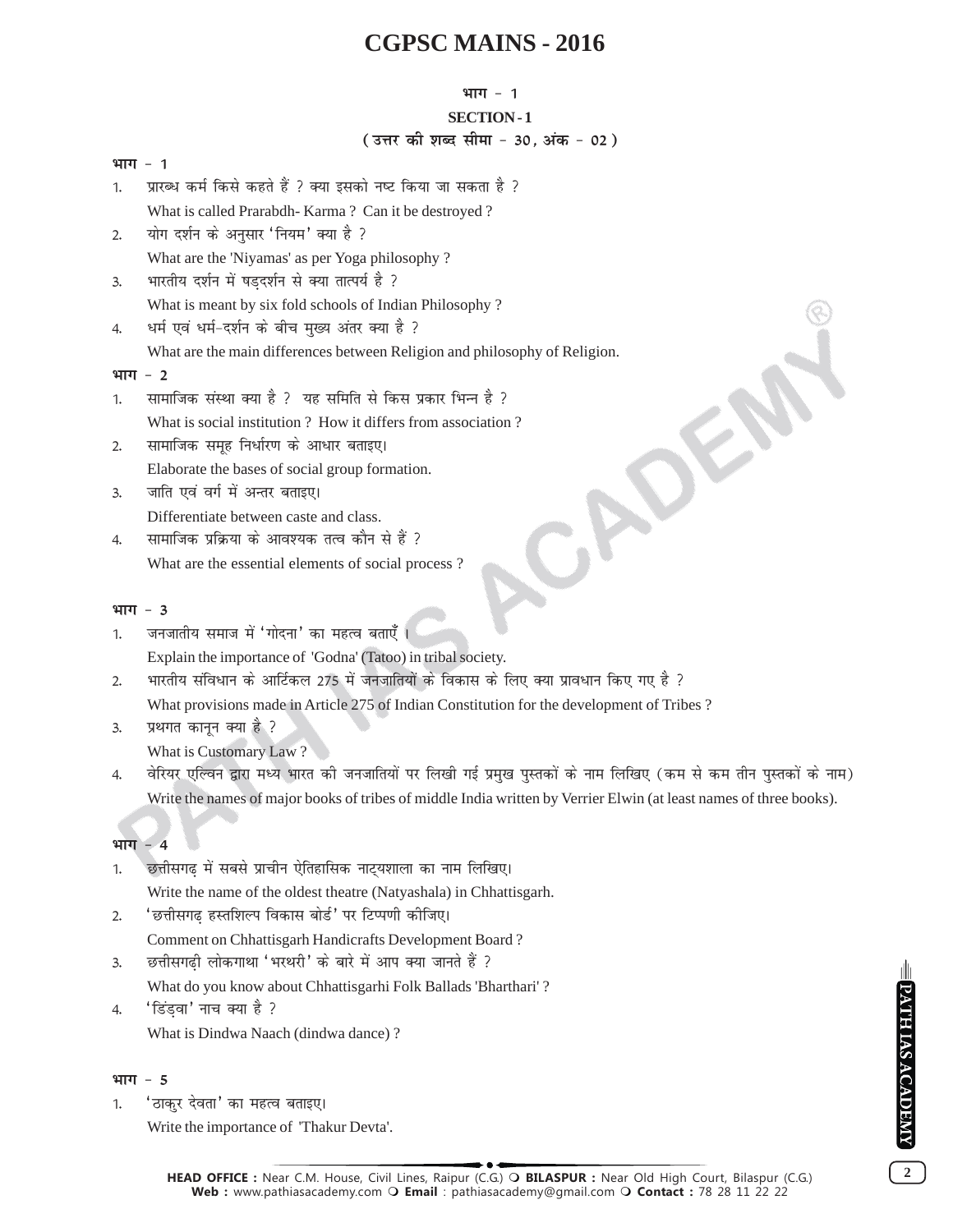- 2. 'दईहान' क्या है ? What is 'Daihan' ?
- 3. मैनपाट क्यों प्रसिद्ध है ? For what reason Mainpat is famous ?
- 4. 'भोरमदेव' किस लिए प्रसिद्ध है ? For what reason 'Bhoramdev' is famous ?

#### **भाग - 2**

## **SECTION - 2**

#### ( उत्तर की शब्द सीमा - 60, अंक - 04)

#### **भाग - 1**

- 5. भारतीय एवं पाश्चात्य दर्शन के मुख्य अंतरों को स्पष्ट कीजिये। Elucidate the point of main differences between Indian and Western Philosophy.
- 6. विज्ञान और संस्कृति के अंतर-संबंध पर टिप्पणी लिखिये। Write a note on inter relation between Science and Culture.

#### **भाग - 2**

|    | अलगाव की अवधारणा समझाइए।  इसके प्रमुख स्वरूपों का उल्लेख कीजिए।             | $(2+2)$ |
|----|-----------------------------------------------------------------------------|---------|
|    | Elaborate the Concept of Alienation, Mention the major forms of Alienation. |         |
| 6. | समाजशास्त्र एवं मानवशास्त्र के मध्य अन्तर बताइए।                            | $(2+2)$ |
|    |                                                                             |         |

Differentiate between Sociology and Anthropology.

#### **भाग - 3**

- 5. 'टोटमवाद' एक धार्मिक अथवा सामाजिक प्रक्रिया है। टिप्पणी कोजिए। 'Totemism' is a religious or social phenomenon. Comment.
- 6.  $\overline{\phantom{a}}$  'अनुसूचित क्षेत्र' क्या है ? What is 'Scheduled area' ?

#### **भाग - 4**

- 5. साहित्य के क्षेत्र में पं. मुकुटधर पाण्डेय के योगदान की चर्चा कीजिए। Discuss the contribution of Pt. Mukutdhar Pandey in the field of literature.
- 6. झाडु राम देवांगन पर संक्षिप्त टिप्पणी लिखिए।
	- Write a short note on Jhadu Ram Dewangan.

भाग - 5

5. पोला (पोरा) से आप क्या समझते हैं ?

What do you understand by Pola (Pora) ?

6. शंखिनी-डंकिनी नदी के धार्मिक महत्व पर टिप्पणी लिखिए । Write note on the religious importance of the rivers Shankhini- Dankini.

## **भाग - 3**

### **SECTION - 3**

**(उत्तर की शब्द सीमा - 100, अंक - 08)** 

#### **भाग - 1**

7. योग साधना के अंतरंग साधनों की व्याख्या कीजिये।

Explain the Internal means of Yoga discipline.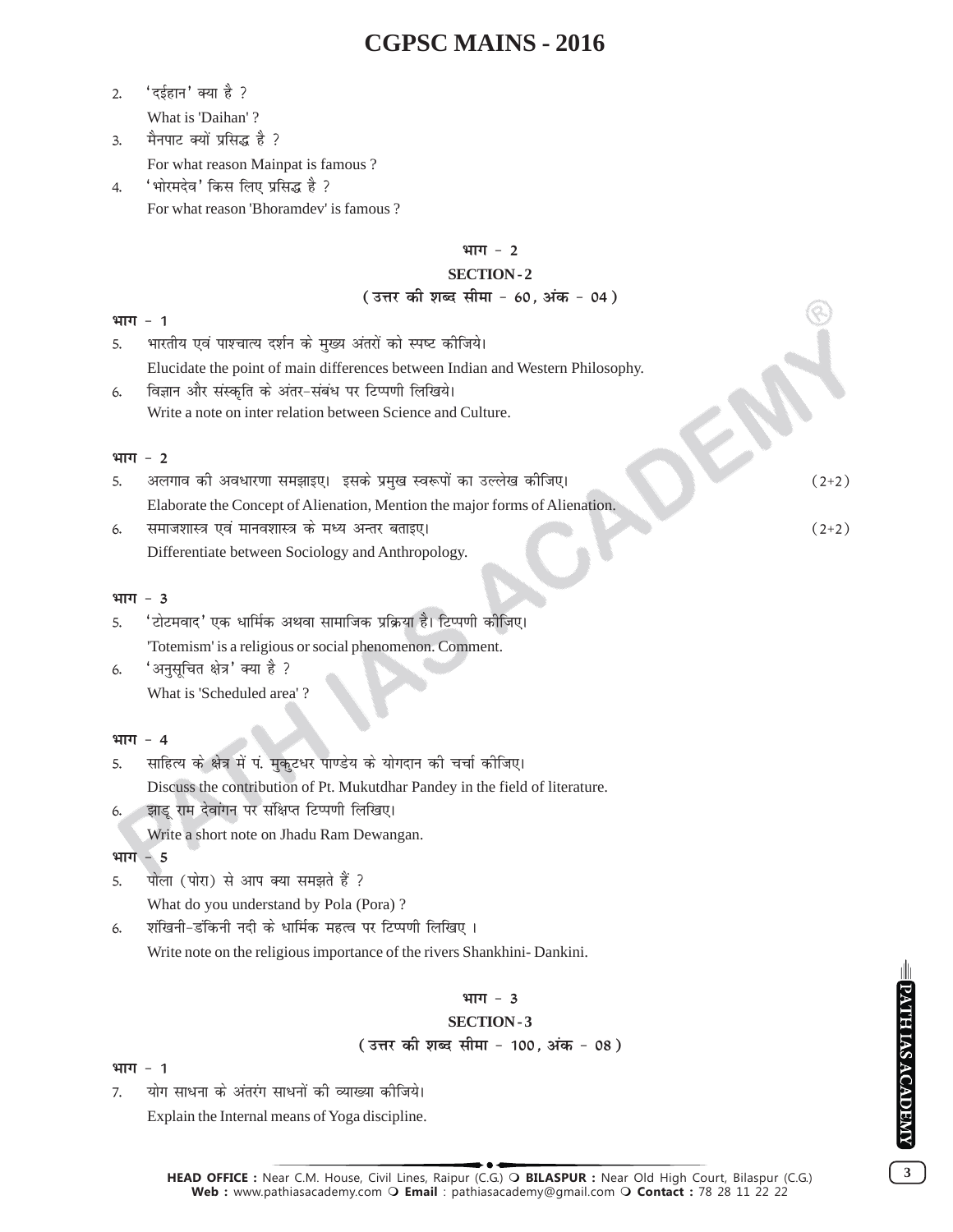#### **भाग - 2**

7- lkekftd Lrjhdj.k D;k gS \ Hkkjrh; ifjizs{; esa blds izeq[k vk/kjksa dk o.kZu dhft,A (4\$4) What is stratification ? Describe its main bases of Indian perspective.

### $4\pi\pi - 3$

7. व्हिनीसगढ की जनजातीय भाषाओं का विभिन्न भाषायी परिवार के संबंधता पर टीप लिखें। Write a note on the relationship of tribal languages of Chhattisgarh with different language families.

## **भाग - 4**

7. छत्तीसगढी लोकपर्व 'भोजली' पर टिप्पणी लिखिए। Write note on Chhattisgarhi folk festival 'Bhojali'.

### **भाग - 5**

7. 'झारा' धातु कला से आप क्या समझते है ? What do you understand by 'Jhara' art and craft ?

### भाग - 4

#### **SECTION - 4**

## **(उत्तर की शब्द सीमा - 250. अंक - 20)** (इस खण्ड में विभिन्न भागों में कुल 03 प्रश्न दिए जाएंगे। अभ्यार्थी को इनमें से कोई 02 **उत्तर देने होंगें** )

### **भाग - 1**

- 8- v) /eksZ dh cqfu;knh ,drk ls vki D;k le>rs gSa \ (10\$10¾20)
	- A) What do you mean by the fundamental unity of Religions ?
	- ब) सभी धर्मो में एकता किन आधारों पर स्थापित की जा सकती है? व्याख्या कीजिये।
	- B) On what grounds unity among all Religions can be established ? Explain.

#### **भाग - 2**

- 8- i) voyksdu izfof/ dk vFkZ le>kb;sA (8\$12¾20)
	- i) Elaborate the meaning of observation technique.
	- ii) अवलोकन के प्रमुख प्रकारों का वर्णन कीजिए।
	- ii) Describe the major types of observation.

#### **भाग - 4**

8. लोकनृत्य क्या है? बस्तर अंचल के तीन लोकनृत्य रूपों ककसार, गौर, गेंडी पर टिप्पणी लिखिए। What is folk dance ? Write note on the three folkdance forms the Kaksar, Gaur and Gendi of Bastar region.

#### **भाग - 5**

### **SECTION - 5**

( उत्तर की शब्द सीमा - 500, अंक - 40) (इस खण्ड में विभिन्न भागों में कुल 02 प्रश्न दिए जाएंगे। अभ्यार्थी को इनमें से कोई 01 उत्तर देने होंगें)

#### **भाग - 3**

8- v) NÙkhlx<+ dh tutkfr;ksa esa vkS|ksxhdj.k dh leL;kvksa dk foospu djsaA (15\$15\$10¾40)

a) Discuss the problems of industrialization in tribes of Chhattisgarh.

**HEAD OFFICE :** Near C.M. House, Civil Lines, Raipur (C.G.) **BILASPUR :** Near Old High Court, Bilaspur (C.G.) **Web :** www.pathiasacademy.com **Email** : pathiasacademy@gmail.com **Contact :** 78 28 11 22 22

PATH IAS ACADEMY